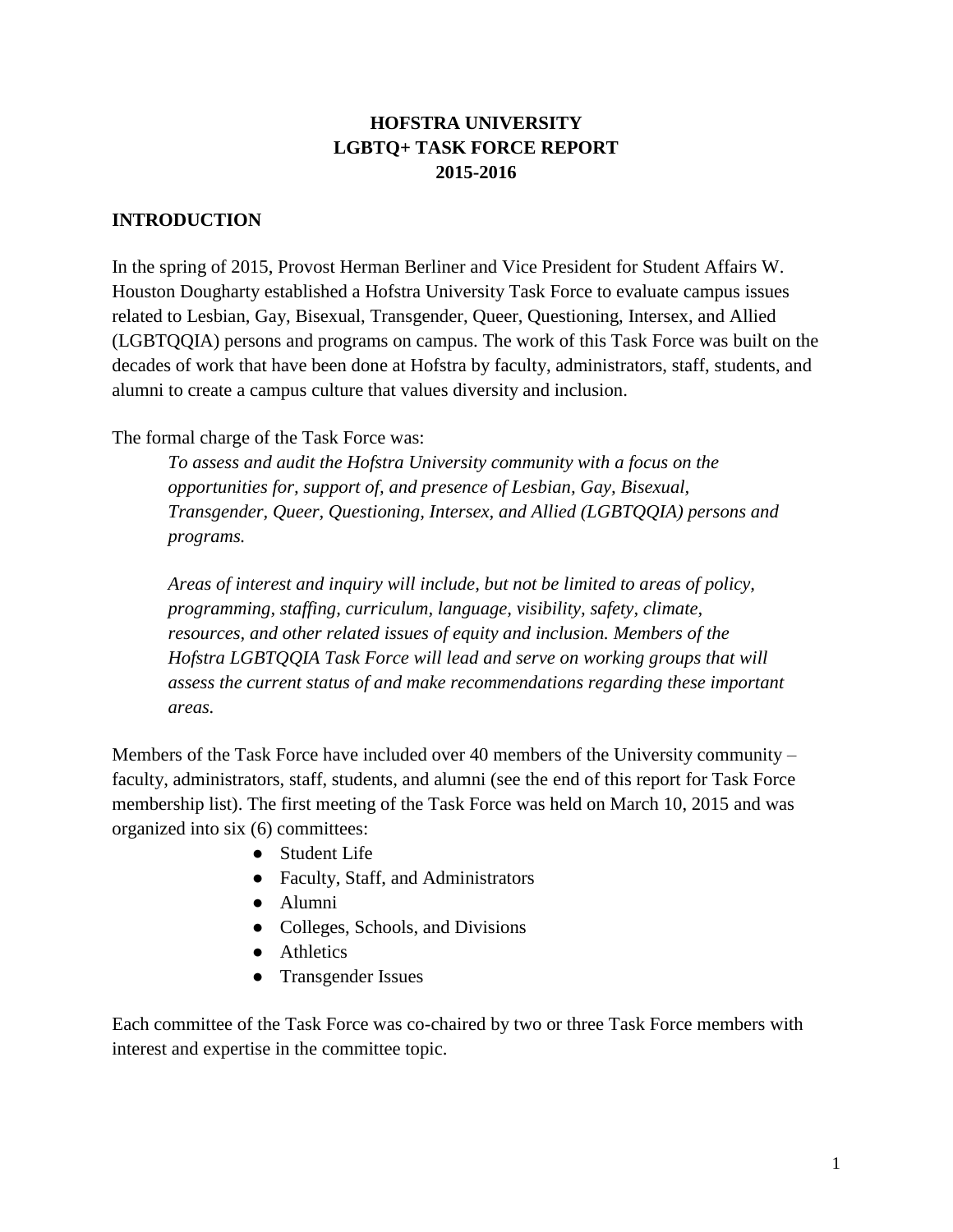The following steps for each committee were established at the first meeting:

- Determine the issues that need to be assessed.
- Locate available data and identify missing data.
- Make recommendations based on the available data and insights.
- Identify the resource requirements and timeline for implementing recommendations.
- Submit committee report with recommendations, timelines, resources, and partners.

While LGBTQQIA individuals from Faculty, Staff, Students, Alums and Community Members have been engaged in advocacy work at Hofstra for decades, this task force represented an opportunity to systematically address the need for additional LGBTQ+ support at Hofstra University. Each Task Force member was asked to join a committee and the committees met throughout spring semester 2015. The Task Force met twice during the spring of 2015 to hear preliminary assessments and recommendations from the committees.

In fall 2016, the new Provost Gail Simmons assumed the co-chair position on the Task Force and Herman Berliner agreed to stay on the Task Force in his new role as Dean of the Zarb School of Business.

The co-chairs of the Task Force called two meetings of the committee co-chairs in the first half of fall semester 2015 to discuss and format committee reports. On November 3, 2016 the full Task Force met to hear the preliminary reports of the committees. The committee co-chairs submitted copies of their reports to the Task Force co-chairs who worked with Chad Freeman, assistant director of Intercultural Engagement and Inclusion (with an emphasis on LGBTQ+ affairs), to begin drafting this Task Force Report.

This report creates a foundation for the next phase of work at Hofstra to address campus issues related to Lesbian, Gay, Bisexual, Transgender, Queer, Questioning, Intersex, and Allied (LGBTQ+) persons and programs. It establishes concrete recommendations for the President of the University to consider. The Task Force recognizes that this is not a comprehensive nor conclusive report, but rather the formal beginning of what will be a sustained and concerted effort to welcome and support LGBTQ+ people and programs campus-wide for years to come.

It is the responsibility of Provost Gail Simmons and Vice President for Student Affairs W. Houston Dougharty to disseminate the recommendations of the 2015-2016 LGBTQQIA Task Force to the President, and the members of his cabinet, for consideration.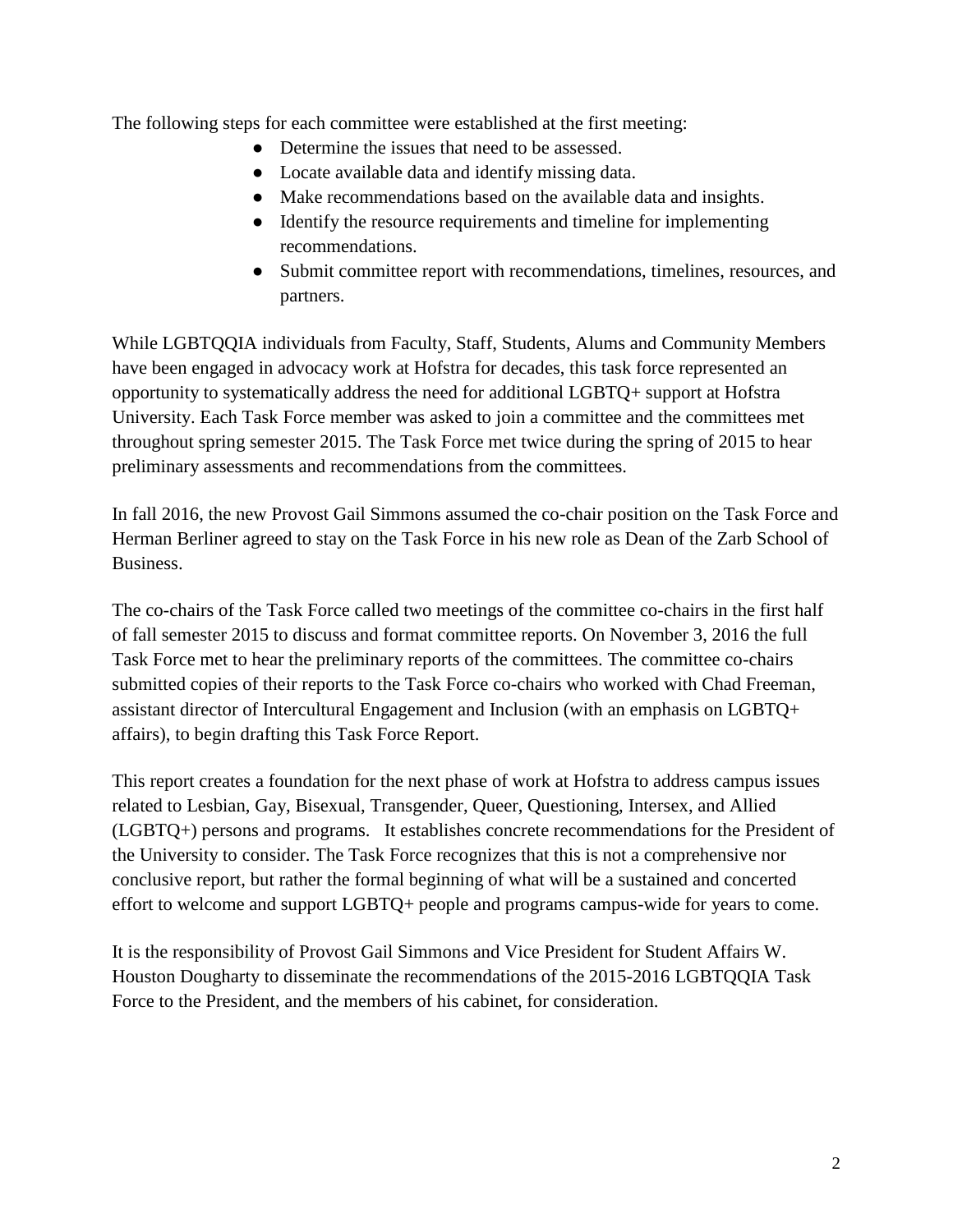#### **FUNDAMENTAL RECOMMENDATIONS**

The Task Force makes three fundamental recommendations that apply to all ongoing work at Hofstra University regarding Lesbian, Gay, Bisexual, Transgender, Queer, Questioning, Intersex, and Allied (LGBTQQIA) persons and programs on campus.

- 1. **LANGUAGE:** *Hofstra University should use the term "LGBTQ+" in its literature, policies and organizations moving forward.* This recommendation reflects the evolving and expanding rhetoric around how to identify or refer to the community of individuals who identify as Lesbian, Gay, Bisexual, Transgender, Queer/Questioning, Intersex, Asexual or Allied. There are a number of terms that are acceptable and are used in contemporary society. In a variety of higher education organizations and institutions, LGBTQ+ is being used increasingly by colleges and universities. The "+" is used to signify the expansiveness of the queer community at large and the importance of including all aspects of sexuality, gender identity and expression and allyship.
- 2. **RESPONSIBILITY:** *The Task Force recommends that ongoing oversight of the implementation of these recommendations should fall jointly to the Provost and to the Vice President for Student Affairs***.** Both divisions should identify existing administrators who will have ongoing responsibility for monitoring and initiating efforts that impact the LGBTQ+ community at Hofstra and the authority to reconvene the Task Force or one or more of its committees as needed.Making Hofstra University a more inclusive space for all individuals, and specifically those who identify as LGBTQ+, involves the entire campus environment, both within and outside the classroom. Both Divisions must collaborate in order to effectively implement the recommendations of this report -- as well as collaborate with other cabinet members. To assist in institutionalizing these recommendations, the Division of Student Affairs (DSA) has already created a new position, the assistant director of Intercultural Engagement and Inclusion (IEI). In addition, the Provost and Vice President for Student Affairs will monitor the progress of work on the recommendations and the assessment their effectiveness.
- 3. **UNIVERSALITY:** *The Task Force recommends that Hofstra University should affirm and promote inclusivity in all applicable aspects of the University, including its mission, policies, procedures, and organizational behaviors -- being consistently attentive to the LGBTQ+ community*.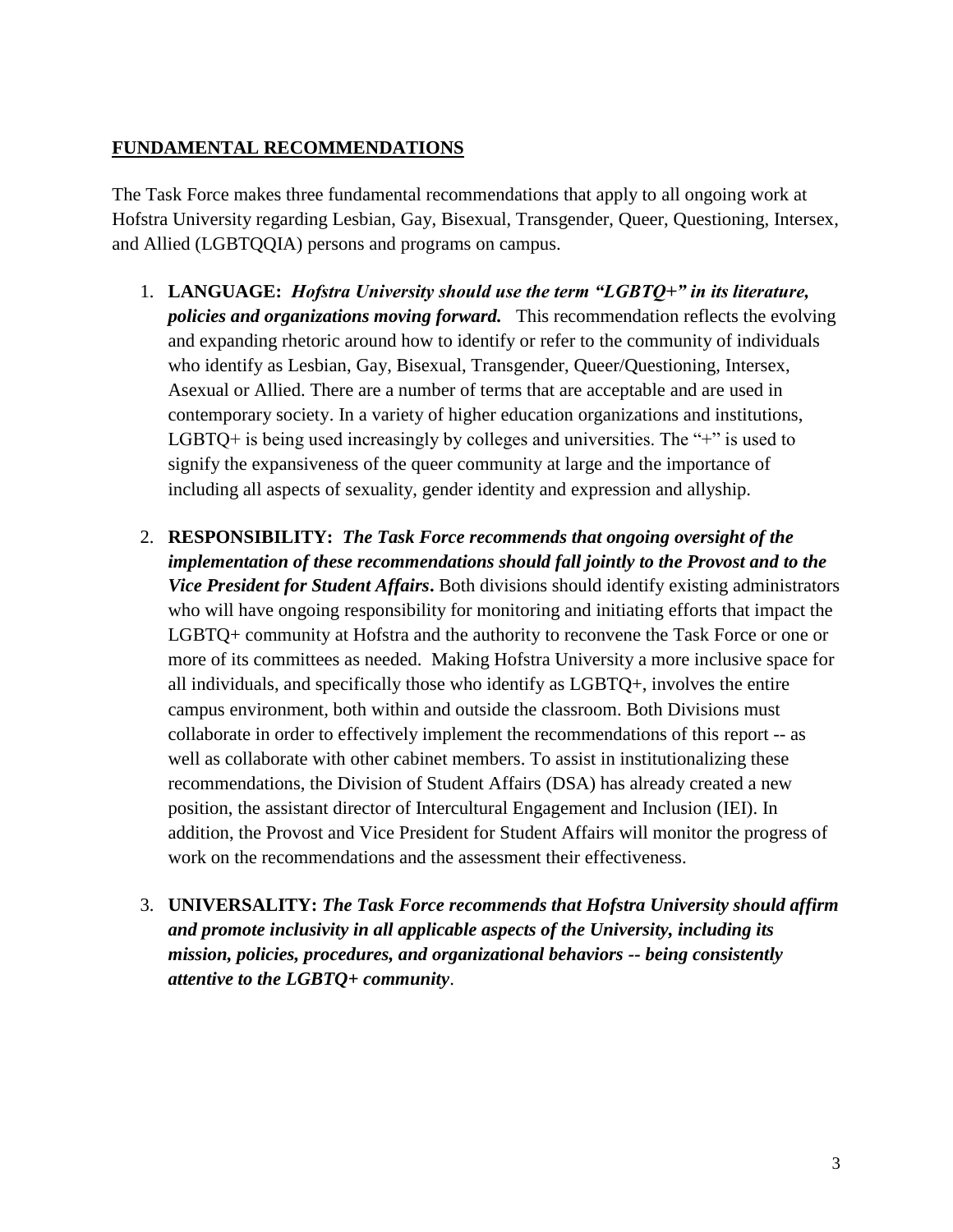#### **CATEGORICAL RECOMMENDATIONS**

The Task Force recommendations below are organized by categories of needed attention, rather than by committee area. The work of all of the Task Force committees contributed to the creation of all of these categories (listed in no particular order):

- 1. Data & Assessment
- 2. Policy & Procedures
- 3. Facilities
- 4. Educational Initiatives
- 5. Community Engagement
- 6. Recruitment & Retention

#### **1. Data & Assessment**

1.1 *Conduct a campus climate assessment that includes the experience of LGBTQ+ experience at Hofstra (as well as other identities).* The University has contracted with [Rankin & Associates](http://rankin-consulting.com/) to assist Institutional Research in conducting a comprehensive campus climate assessment that will include both quantitative and qualitative methods. This work commenced in May 2016 and will conclude in the fall semester of 2017. The conclusions and recommendations of this assessment will clarify further issues to be discussed and addressed at Hofstra, including the need to further understand and appreciate the demographic makeup of the Hofstra LGBTQ+ community.

*Partners: Institutional Research, Human Resources, President's Office, Division of Academic Affairs (Vice Provost for Scholarship and Engagement; Vice Provost for Undergraduate Academic Affairs; Deans of Schools, Colleges, and Departments), Division of Student Affairs and its office of Intercultural Engagement & Inclusion.*

1.2 After the campus climate assessment in 1.1, *further research is recommended to determine how to successfully engage Hofstra LGBTQ+ Alumni* in more inclusive and progressive ways. This involves identifying the campus and postgraduate experiences of LGBTQ+ alumni. In the meantime, Development and Alumni Affairs and IEI have worked together to launch an LGBTQ+ Alumni Advisory Board.

*Partners: Development and Alumni Affairs, Institutional Research, President's Office, Division of Academic Affairs (Deans of Schools, Colleges, and Departments), Division of Student Affairs and its office of Intercultural Engagement & Inclusion.*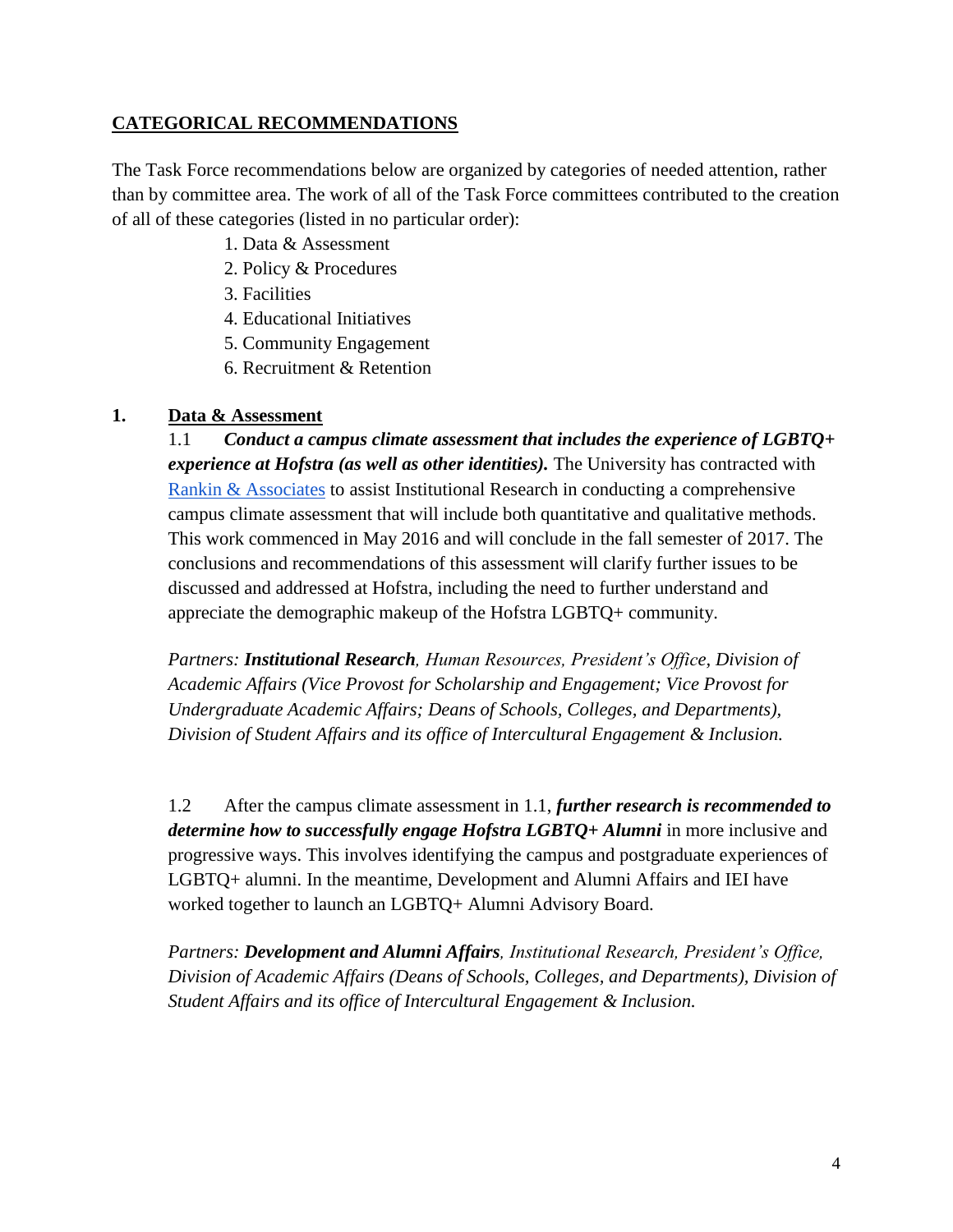# 1.3 *Continue to effectively utilize the [LGBT-Friendly Campus Pride Index](http://www.campusprideindex.org/)* to annually assess the University's' LGBTQ+ climate, policies, and programmatic offerings. This tool can also be used as a measure of work yet to be done, with the aspiration of becoming one of the highest ranked campuses in this index.

*Partners: Institutional Research, Division of Student Affairs and its office of Intercultural Engagement & Inclusion.*

# **2. Policy and Procedures**

2.1 *Hofstra should work to provide preferred name additions/options on all paperwork and webforms for students, faculty, administrators and staff.* A committee to explore this important issue should be established to assess the challenges at Hofstra and the solutions that have been employed at other institutions (The [University of](http://www.uvm.edu/~rgweb/?Page=policiesandprocedures/p_preferredname.html&SM=p_menu.html)  [Vermont preferred name project](http://www.uvm.edu/~rgweb/?Page=policiesandprocedures/p_preferredname.html&SM=p_menu.html) is an example of such progress).

*Partners: Registrar's Office; Enrollment Management and Admission; Division of Student Affairs and its offices of: Intercultural Engagement & Inclusion, Hofstra Card Services, Residence Life, and Title IX; Division of Academic Affairs (Provost's Office; Deans of Schools, Colleges, and Departments); Human Resources; Institutional Research; Information Technology; Development and Alumni Affairs.*

2.2 *Colleges and Schools should recommend that, where appropriate, syllabi, curriculum, and language are inclusive of LGBTQ+ people and recommend that where appropriate the University's Title IX language and Nondiscrimination Policies be included in all syllabi campus wide.* Messages about the University's Nondiscrimination Policy and Title IX Policy should be posted throughout academic buildings and on appropriate webpages to encourage the inclusive environment Hofstra embraces.

*Partners: Division of Academic Affairs (Sr. Vice Provost for Academic Affairs; Deans of Schools, Colleges, and Departments); University Relations; Facilities and Operations; Division of Student Affairs and its offices of: Intercultural Engagement & Inclusion, Title IX, and Student Advocacy & Prevention Awareness.*

2.3 *Shared Governance Policies and Collective Bargaining Agreements should strive to include non-discrimination based on sexual identity, gender identity, or gender expression, so that the University protects all employees from discrimination and treats all employees equitably.*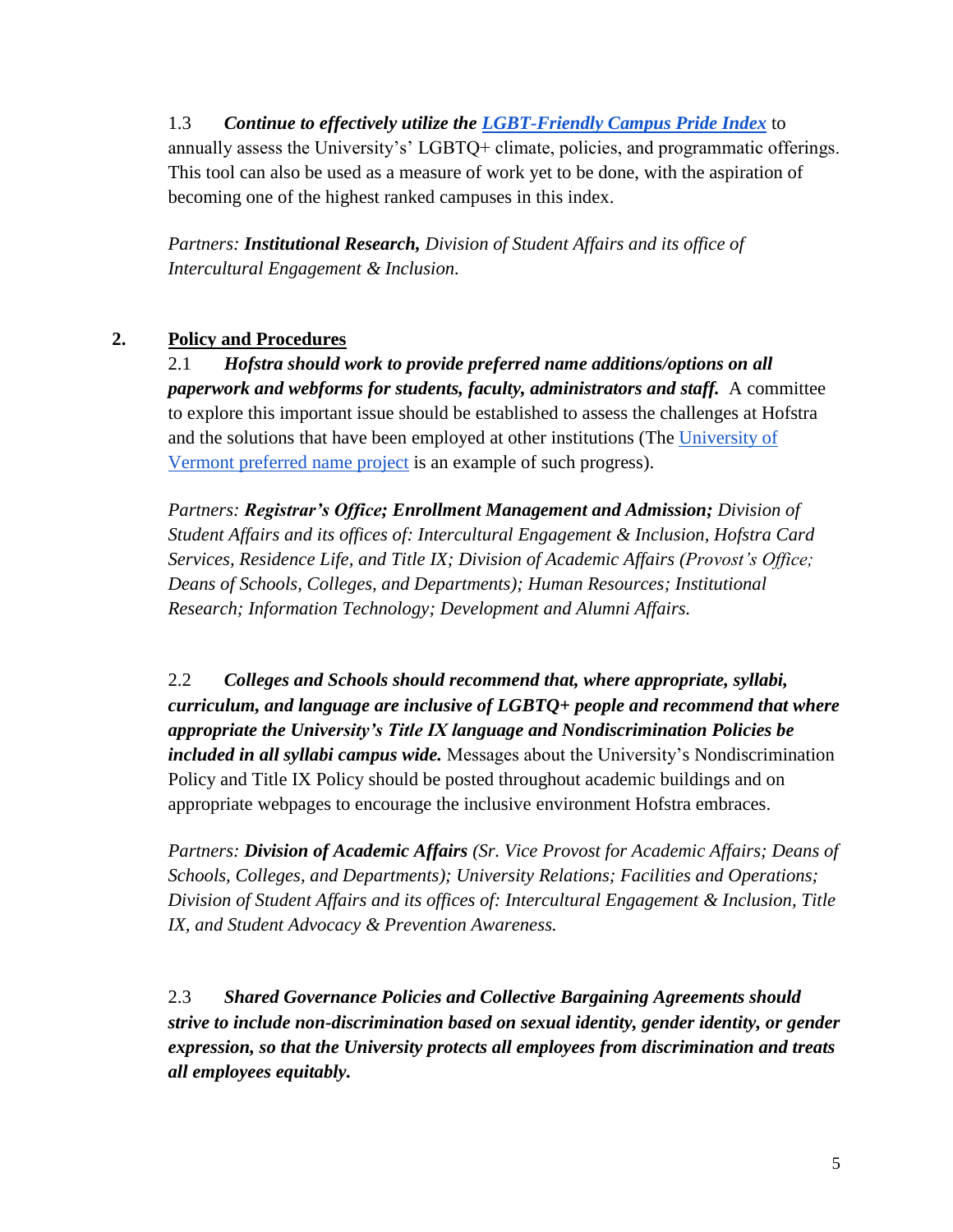*Partners: Legal Affairs and General Counsel, Division of Academic Affairs (Sr. Vice Provost for Academic Affairs), President's Office, Human Resources, University Senate, Staff Unions.* 

2.4 *The University should create bias reporting mechanisms & coordinated responses for instances of bias or discrimination, hate speech, and other negative experiences pertaining to identity.* A bias incident workgroup has been created and chaired by the Dean of Students, to review current policies and practices and develop a protocol and programming response outline.

*Partners: Legal Affairs; Division of Students Affairs and its offices of: Dean of Students, Intercultural Engagement & Inclusion, Title IX, Residence Life, Student Health and Counseling Center (SHACC), Interfaith Center; Public Safety; Enrollment Management and Admission; Human Resources; Legal Affairs; General Counsel; the Medical School's and Law School's Diversity and Inclusion Officers.*

2.5 *The University should review and recommend updates as appropriate to gender specific (or exclusive) practices, programming, and organizational structures that are problematic for Gender Non-Conforming (GNC), GenderQueer, Transgender and Non-Binary members of the Hofstra community.* This review of possible gender bias and restriction should include issues similar to the ones already being considered in Student Affairs such as senior portrait dressing rules, fall festival king and queen, man and woman of the year awards, Fraternity & Sorority Life membership, Club Sports/Athletics and Intramural sports engagement.

*Partners: Division of Students Affairs and its offices of: Title IX, Intercultural Engagement & Inclusion, Dean of Students, Residence Life, Recreation and Intramural Sports, and Student Leadership and Engagement; Division of Academic Affairs (Vice Provost for Undergraduate Academic Affairs, Vice Provost for Scholarship and Engagement).*

2.6 *The DSA Student Health and Counseling Center (SHACC) should review their policies and practices to ensure that they are aware and inclusive of LGBTQ+ students, including specialized resources and services for identity specific programs.* All campus clinical services should: be current and equitable for LGBTQ+ students; be prepared to serve all students; provide information, services or other resources appropriately for LGBTQ+ students; be engaged in training to remain current; provide additional specialized resources for unique issues that pertain to the LGBTQ+ community; and have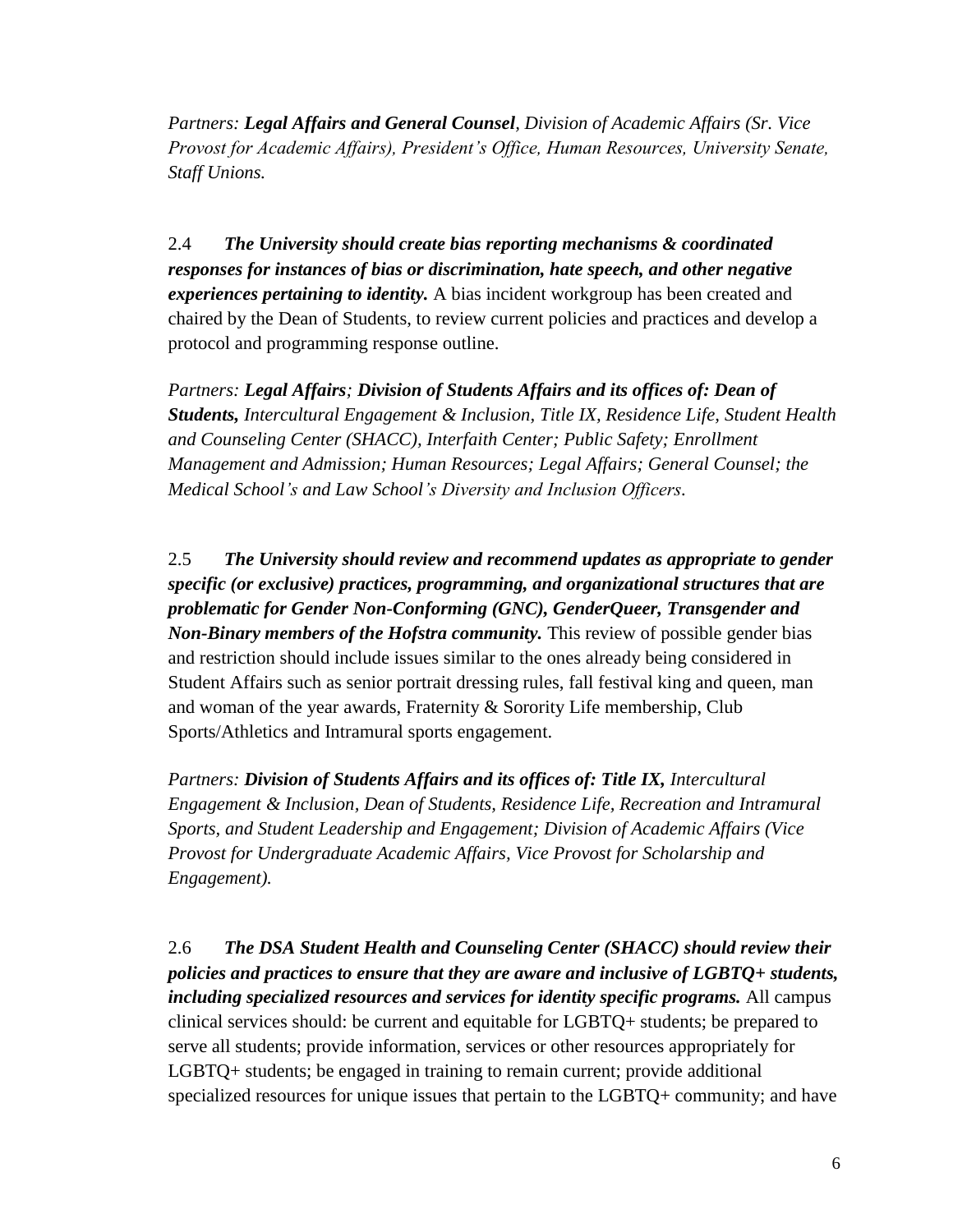LGBTQ+ related referrals available to students who request them. The University should explore cost-effective ways to provide student health insurance options that may cover full transitioning (including surgery, hormone therapy, counseling, etc.), and HIV prevention & treatment options (including Pre-Exposure Prophylaxis (PReP).

*Partners: Division of Students Affairs and its offices of: SHACC and Intercultural Engagement & Inclusion; Off-Campus partners (i.e. The LGBT Network of Long Island).*

2.7 *Hofstra should create a welcoming environment for Transgender, Gender Non-Conforming and Queer identified student athletes*. These efforts should include: assisting with athletes transitioning (Female to Male [FTM], Male to Female [MTF]), Gender Non-Binary, Gender Queer, Gender Non-Conforming, etc.) between teams; antibullying and anti-harassment training, policies, and procedures; and inclusive language throughout policies and practices. This could include *creating an "If You Can Play, You Can Play"* video for use on media and social media sites, which highlights queer students who are welcomed on the field and in the classrooms. This should be a collaborative effort that will demonstrate Hofstra Athletics' mission to promote acceptance and awareness, especially as it pertains to the LGBTQ+ Community.

*Partners: Athletics, Division of Students Affairs and its office of Intercultural Engagement & Inclusion, University Relations, Student Athlete Advisory Committee (SAAC).*

2.8 *The DSA Office of Residence Life should actively update its print and online publications to reflect the opportunities for LGBTQ+ students and prospective students to explore all gender inclusive housing options on campus.*

*Partners: Division of Students Affairs and its offices of: Residence Life, Intercultural Engagement & Inclusion, and Communications; University Relations.*

2.9 *The University should implement a policy and procedure affirming that all Hofstra community members are encouraged to utilize the facilities (i.e. changing rooms, locker rooms, restrooms, etc.) that they are most comfortable with utilizing.*

*Partners: Athletics; Facilities and Operations; Division of Student Affairs and its offices of: Intercultural Engagement & Inclusion, Residence Life, Recreation and Intramural Sports, and Title IX; University Relations; Division of Academic Affairs; President's Office.*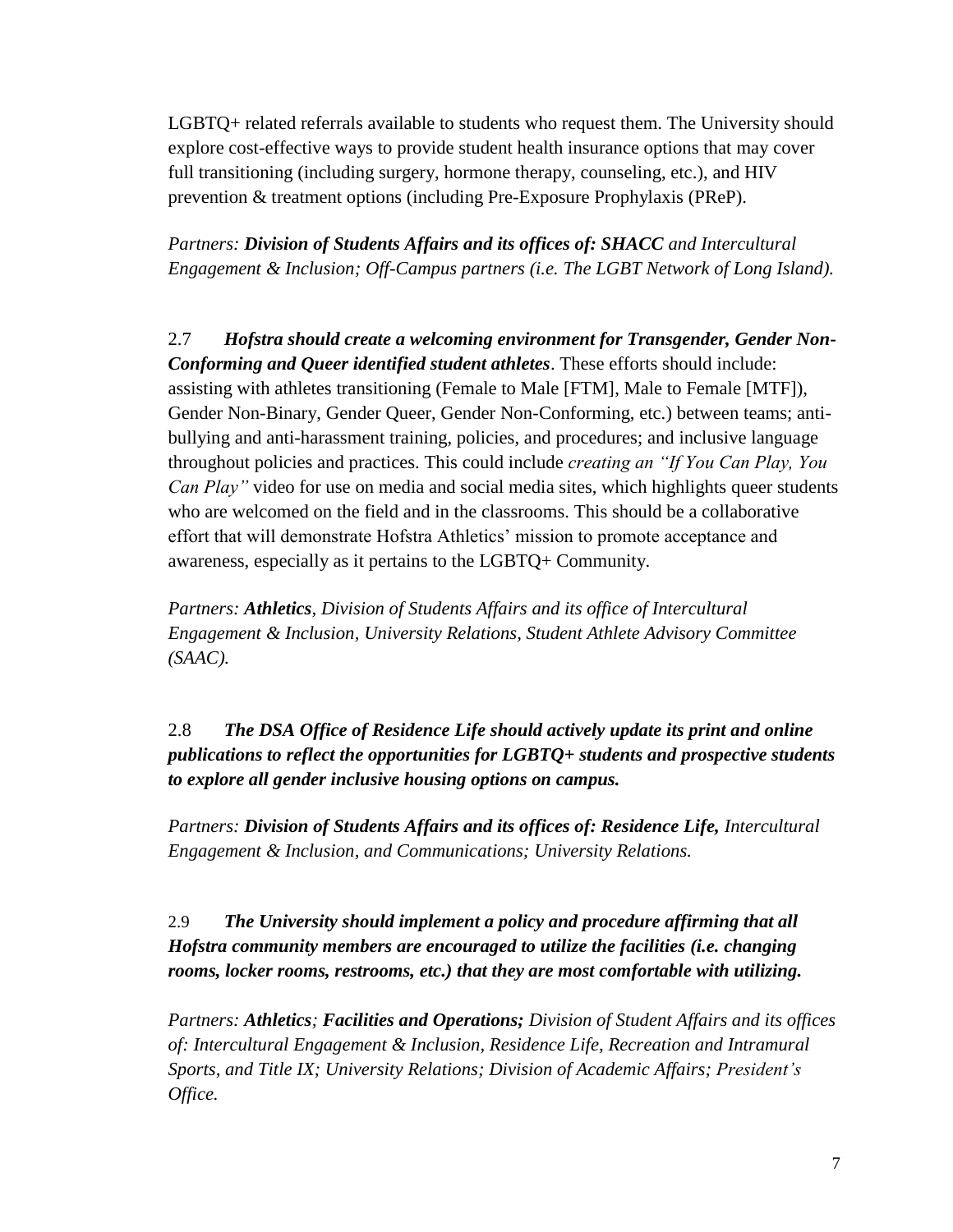#### **3. Facilities**

3.1 *Facilities and Operations should provide more gender inclusive restrooms in new building projects, as well as renovations of older buildings across campus using appropriate signage to denote the space as being gender affirming (non-exclusionary).* Promote the [map/list of single user, lockable restrooms from the Intercultural](http://www.hofstra.edu/studentaffairs/lgbtq/bathrooms.html)  [Engagement and Inclusion website.](http://www.hofstra.edu/studentaffairs/lgbtq/bathrooms.html) Inclusive and consistent signage for these restrooms should be installed (examples can be seen at [mydoorsign.com\)](http://www.mydoorsign.com/restroom-signs).

*Partners: Facilities and Operations, Division of Student Affairs and its offices of: Intercultural Engagement & Inclusion, Residence Life, and Title IX; University Relations, Division of Academic Affairs.*

3.2 *The Fitness Center, SHACC, and Athletics should explore options for providing gender inclusive spaces (changing rooms, locker rooms, restrooms, etc.) and provide appropriate signage to denote such spaces as being gender affirming, not exclusionary.*

*Partners: Athletics; Division of Student Affairs and its offices of: Recreation and Intramural Sports, SHACC, Intercultural Engagement & Inclusion, and Title IX; Facilities and Operations.*

3.3 *The Student Affairs Department of Residence Life should provide a larger variety of gender inclusive housing options for students needing a safe and gender inclusive environment in which to live, including, to the greatest extent possible, gender inclusive restrooms.* Explore creating an LGBTQ+ Living Learning Community, as well as other gender inclusive living options.

*Partners: Division of Student Affairs and its offices of: Residence Life, Intercultural Engagement & Inclusion; Facilities and Operations; University Relations; Enrollment Management and Admission.*

## **4. Educational Initiatives**

4.1 *Hofstra should strive for its employees to be aware of LGBTQ+ resources across campus community and in the local region, to assist students and other campus community members who need to connect with LGBTQ+ resources.* This could include university, divisional and departmental trainings and/or workshops on gender identity/expression and sexual orientation, including the important issue of language.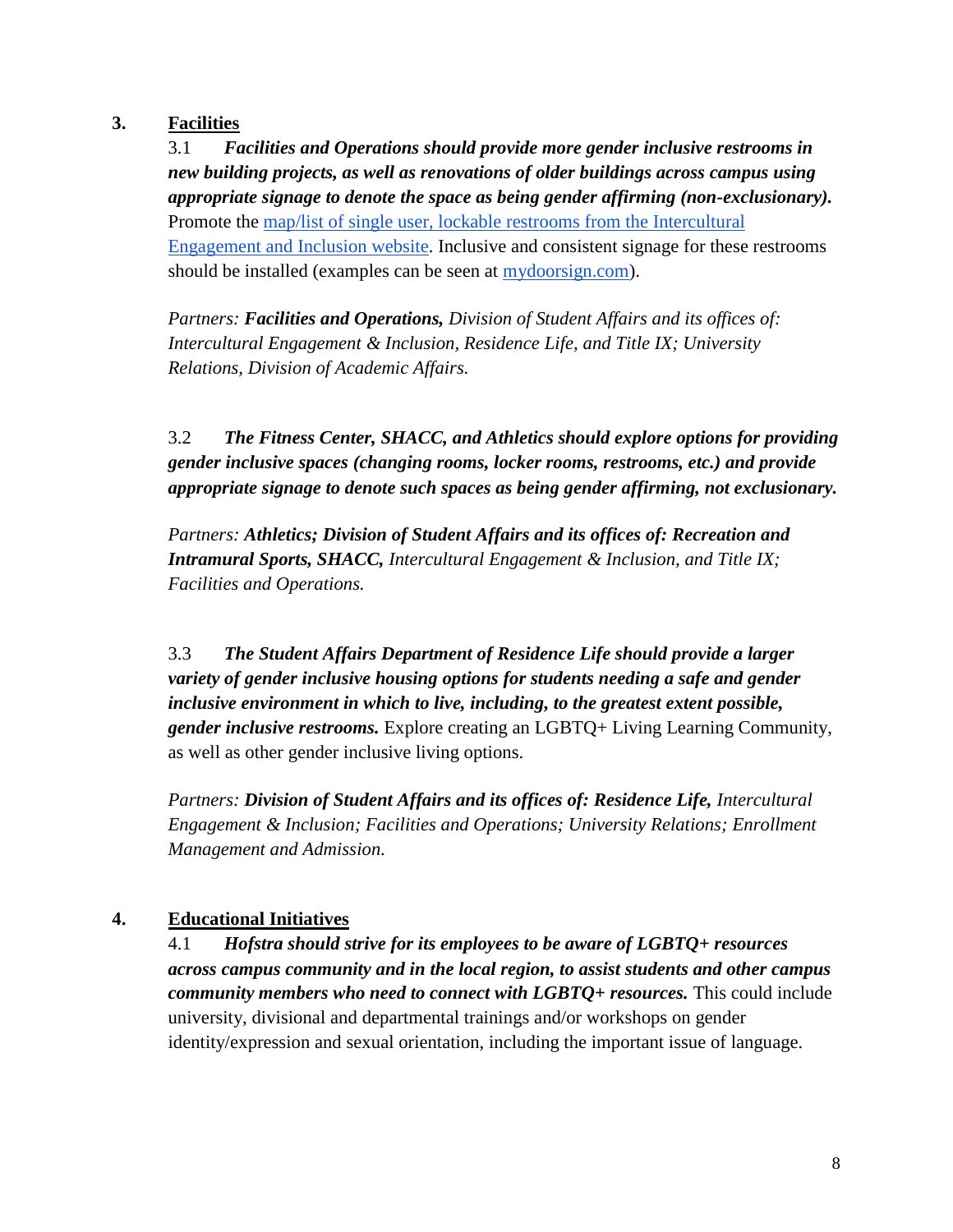*Partners: Human Resources; Division of Student Affairs and its offices of: Intercultural Engagement & Inclusion, Title IX; Pride Network; LGBT Studies; Deans of Schools, Colleges and Departments; University Relations; Human Resources; Athletics; Division of Academic Affairs (Sr. Vice Provost for Academic Affairs); Off-Campus resources (Digital examples: GLSEN, The Trevor Project, Human Rights Campaign, GLAAD, National Center for Transgender Rights, Gay & Lesbian Task Force; Physical: The LGBT Network of Long Island).* 

4.2 *The Provost's Office should include in its faculty orientation (as well as required ongoing workshops) issues pertaining to gender identity/expression and sexual orientation, race/ethnicity, and other diversity issues.*

*Partners: Human Resources, Division of Academic Affairs (Sr. Vice Provost for Academic Affairs; Deans of Schools, Colleges and Departments); Legal Affairs, Division of Student Affairs and its office of Intercultural Engagement & Inclusion.* 

4.3 *Ongoing training seminars, webinars, and workshops should be provided for faculty, administrators, and staff regarding LGBTQ+ community -- both generally and within their functional areas (SHACC, Recreation/Athletics, Career Center, Academic Advising, etc.)*. Sensitivity training in the form of awareness seminars and/or webinars for maximum outreach should be implemented within all units across the different divisions of the University.

*Partners: Division of Student Affairs and its office of Intercultural Engagement & Inclusion, Human Resources, Division of Academic Affairs (Sr. Vice Provost for Academic Affairs; Deans of Schools, Colleges, & Departments), Outside Consultants on LGBTQ+ matters.* 

4.4 *The Student Affairs Office Intercultural Engagement and Inclusion should create and provide a comprehensive "Safe Space/LGBTQ+ Ally Training."* This will encourage dialogue across campus (for faculty, students, administrators, and staff) on how to be a positive ally to the LGBTQ+ community, as well as provide resources and awareness around topics of LGBTQ+ identity.

*Partners: Division of Student Affairs and its offices of: Intercultural Engagement & Inclusion, Title IX, Dean of Students, and Residence Life; Human Resources.*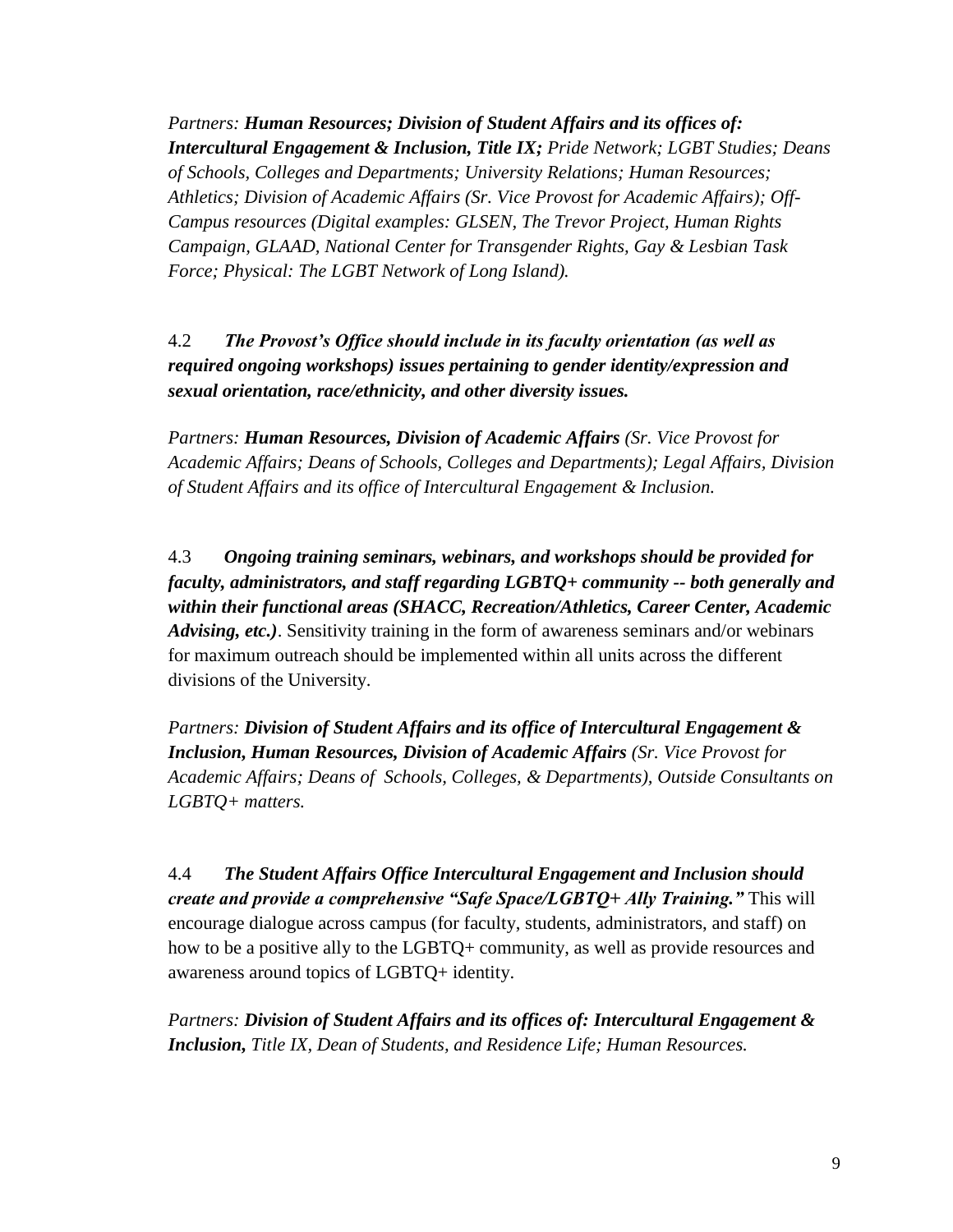4.5 *SHACC should provide current resources regarding off-campus, local physicians and mental health providers with LGBTQ+ expertise.* Given that campus health and counseling services are appropriately limited in time and scope of care, LGBTQ+ students should know what community resources are available to them.

*Partners: Division of Student Affairs departments of: SHACC, and Intercultural Engagement and Inclusion; Off-Campus partners (i.e. The LGBT Network of Long Island).*

4.6. *Academic Affairs should strive to ensure that coursework that is based on human identity is supported through full-time faculty and a periodic review of curriculum to encourage growth and development of those courses of study.*

*Partners: Division of Academic Affairs (Vice Provost for Undergraduate Academic Affairs, Deans of Colleges, Schools and Departments)*

4.7 *The Provost's Office should continue to work with Enrollment Management and Admission, Development and Alumni Affairs, the Hofstra Law LGBT Rights Fellowship, and the faculty LGBT Scholarship Committee to provide support for LGBTQ+ students who merit financial aide.*

*Partners: Division of Academic Affairs (Provost's Office), Enrollment Management and Admission, Development and Alumni Affairs.*

## **5. Community Engagement**

5.1 *Hofstra should ensure that our University communication efforts -- internally and externally -- intentionally demonstrate how our campus fosters an environment which welcomes and affirms the inclusion of all sexual orientations and gender identities*. An audit of current print and on-line communication with attention to an LGBTQ+ audience which will identify current areas for enhancement. New communications efforts should be attentive to LGBTQ+ issues and audiences.

*Partners: University Relations, Division of Student Affairs and its Communications Office, Enrollment Management and Admission, Division of Academic Affairs, Athletics, Human Resources.*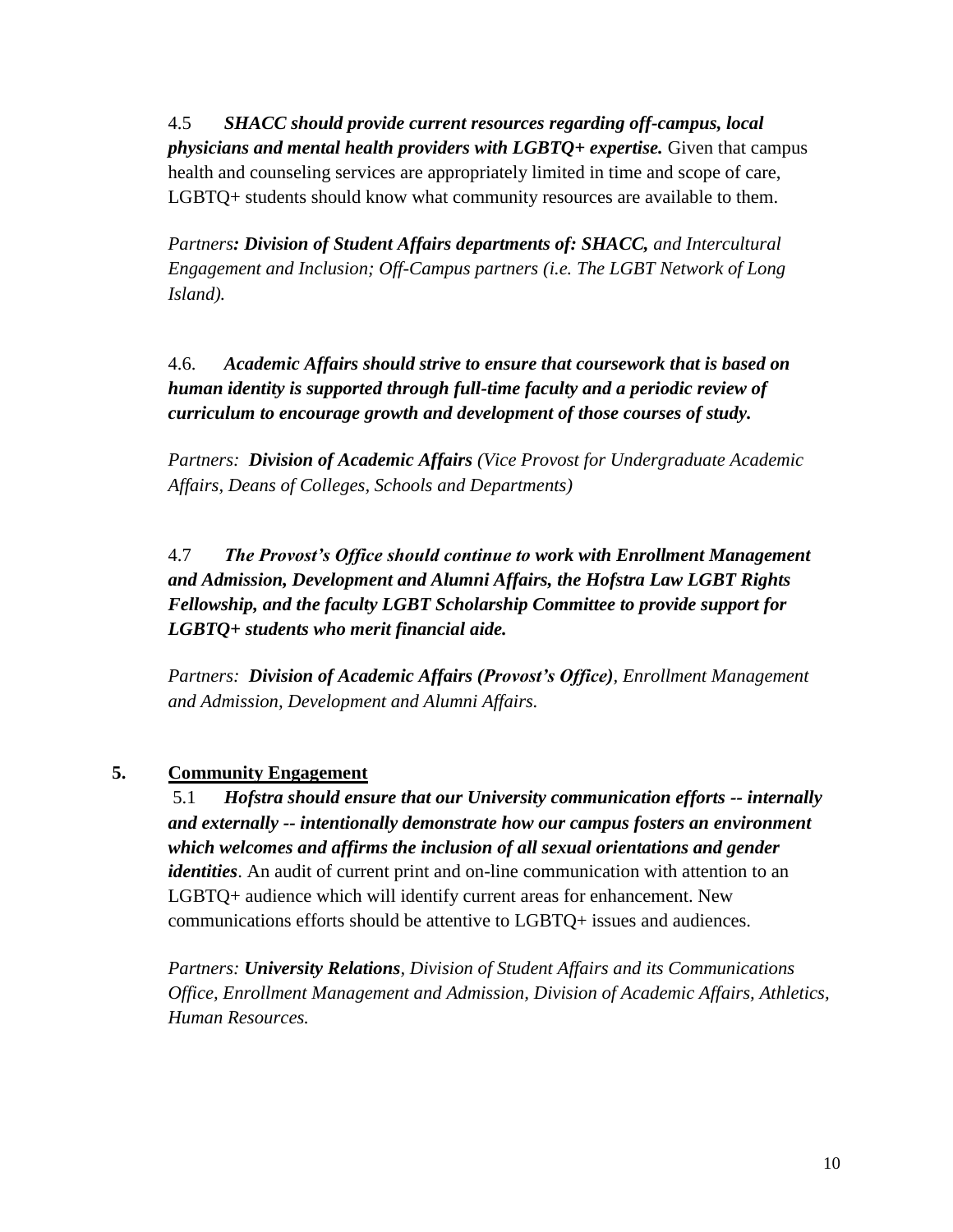5.2 *The Student Affairs departments in the Student Success Collaborative should identify and strengthen networks for LGBTQ+ student employment after college, including contact with LGBTQ+ alumni, and assist in successful transitioning from campus to post graduate work or study.*

*Partners: Division of Student Affairs and its Student Success Collaborative (Career Center, Center for University Advising, etc.), Development and Alumni Affairs, Division of Academic Affairs, Athletics, Enrollment Management and Admission.*

5.3 *Development and Alumni Affairs should create a well-connected alumni affinity group where former students who have graduated may return to campus to reconnect (social media, alumni profiles, email list serves), highlight alumni achievement, and give back to their community, as well as be apprised of what is happening on campus in regards to LGBTQ+ life.*

*Partners: Development and Alumni Affairs; Division of Student Affairs and its offices of: Residence Life, Career Center, Student Leadership and Engagement, and Intercultural Engagement & Inclusion; student groups (Pride Network/OUTMed/OUTLaw); Institutional Research; Division of Academic Affairs (LGBT Scholarship Committee); Medical School Communications and Law School Communications.*

5.4 *Hofstra Divisions, Schools, Colleges and Departments should use the results of the Campus Climate Assessment to continue inquiry and development of programs that reflect needs of the LGBTQ+ campus community.*

*Partners: Division of Student Affairs, President's Office, Division of Academic Affairs (Deans of Schools, Colleges, and Departments), all Hofstra administrative offices and Divisions.*

5.5 *Student Affairs and its Intercultural Engagement and Inclusion staff should continue to create visible programs and initiatives that showcase commitment to, and celebration of, LGBTQ+ life at Hofstra.* This can happen through information and educational campaigns about LGBTQ+ communities, publications about and connections with LGBTQ+ Life at Hofstra and after graduation, celebratory LGBTQ+ receptions and programs, symbols of acceptance (ally stickers and symbols), and work with Enrollment Management and Admission to provide positive messages to LGBTQ+ prospective students and families.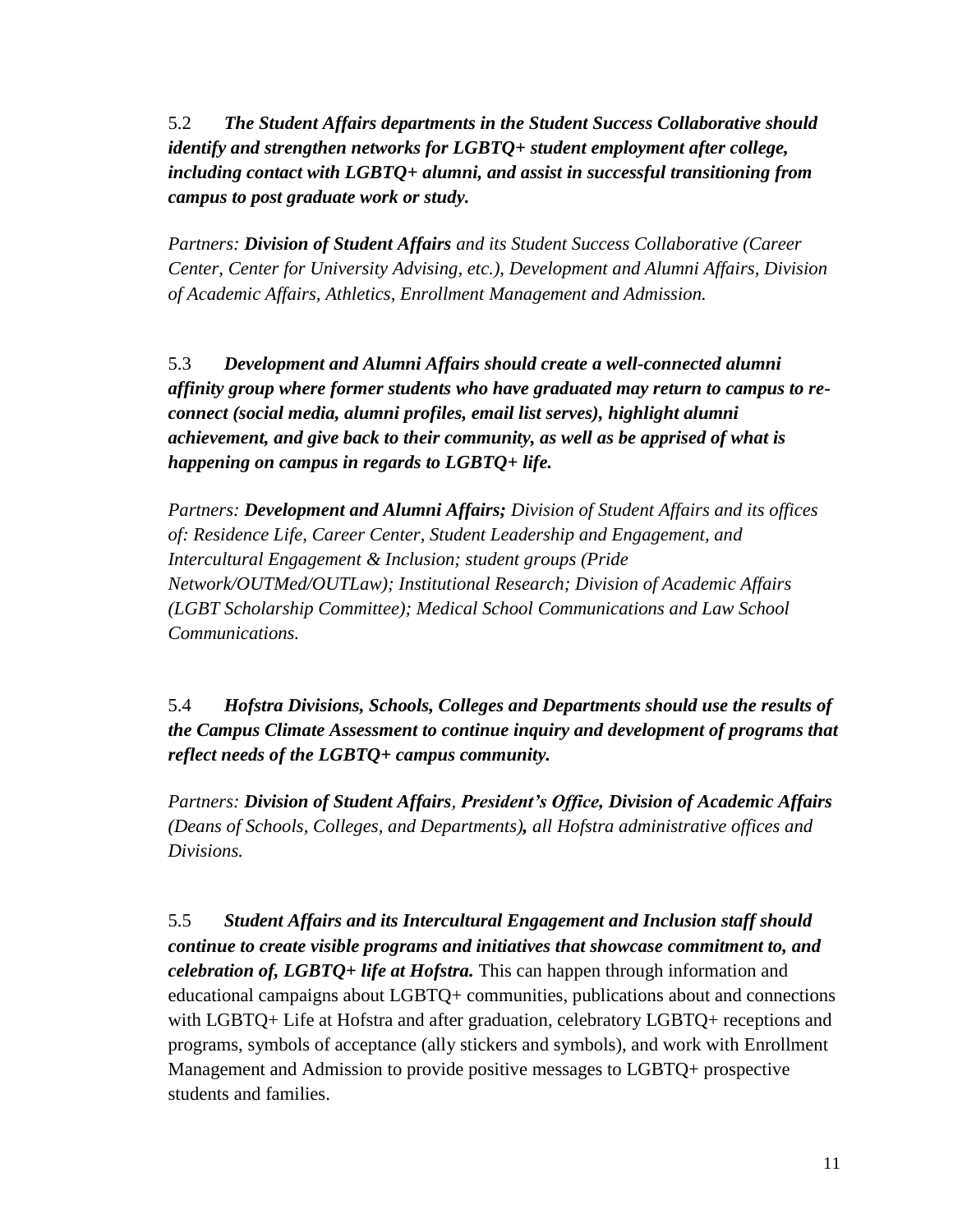*Partners: Division of Student Affairs and its offices of: Intercultural Engagement & Inclusion, Communication, Student Leadership and Engagement, and Dean of Students; Enrollment Management and Admission; Development and Alumni Affairs; Division of Academic Affairs; University Relations; the Law School.*

#### **6. Recruitment & Retention**

# 6.1 *Enrollment Management and Admission should continue to attend LGBTQ+ specific fairs and expand our recruitment of new LGBTQ+ students.*

*Partners: Enrollment Management and Admission; Division of Student Affairs and its offices of: Intercultural Engagement & Inclusion and Communication; Development and Alumni Affairs; University Relations.*

6.2 *Administrative and academic search committees should be aware of best practices to ensure diverse and inclusive candidate pools and create a welcoming Divisional and Departmental environment for prospective and current LGBTQ+ colleagues.* Units within the University should consider reaching out to LGBTQ+ colleagues in higher education as they seek to fill faculty, administrative, and staff positions. Hofstra should showcase the commitment to LGBTQ+ employees, students, and alumni in its publications and on websites. In addition, Human Resources should maintain a voluntary list of self-identifying LGBTQ+ employees (that is *not* based solely on same-sex marriage or domestic partner benefits), for communication and promotion of LGBTQ+ life at Hofstra for employees.

*Partners: Human Resources, President's Office, Division of Academic Affairs (Sr. Vice Provost for Academic Affairs, Deans of Schools, Colleges and Departments), University Relations.*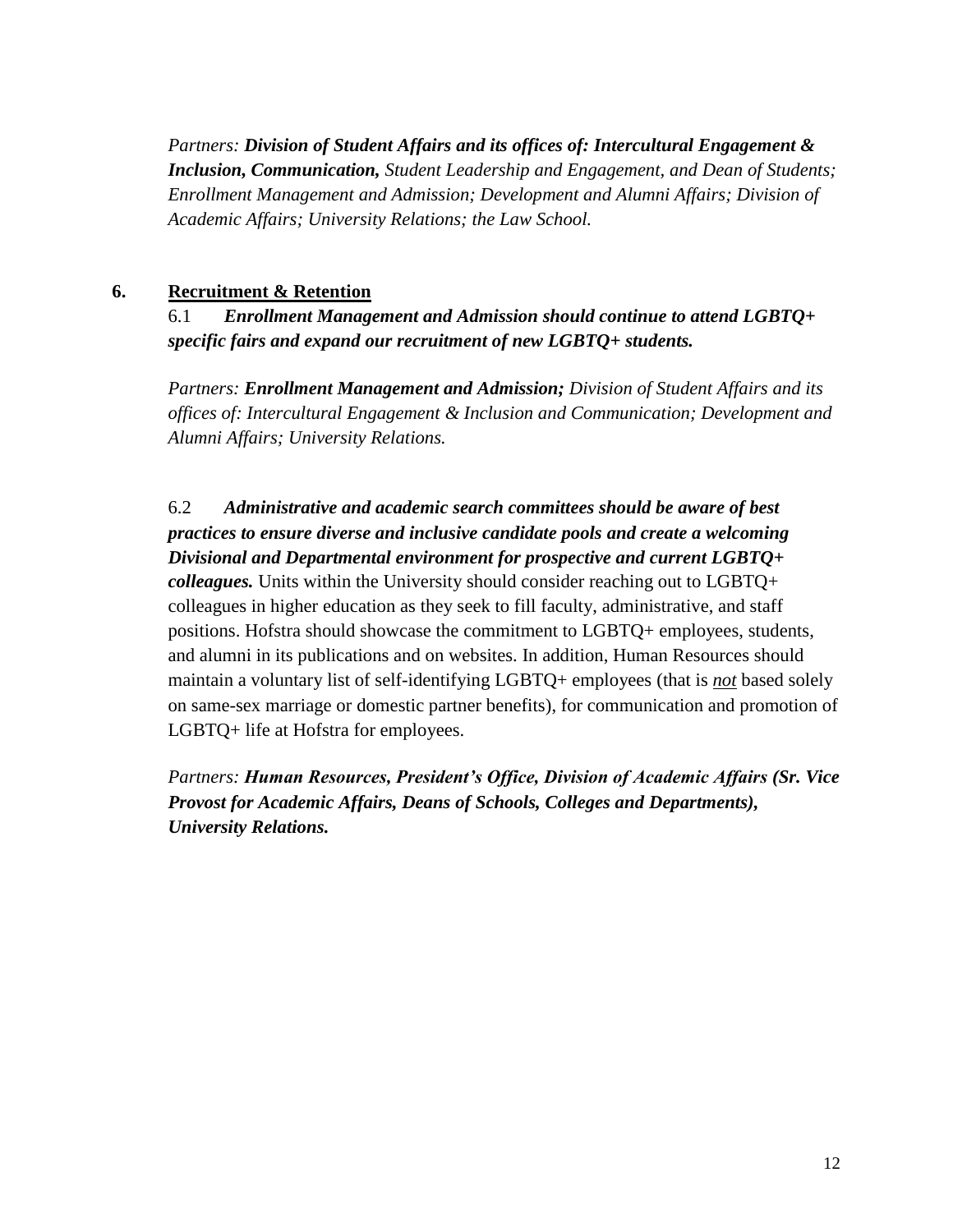#### **LGBTQQIA Task Force Members**

(Alphabetical)

Abraham, Sony; Pride Network student representative Aponte, Adam; Assistant Dean for Diversity and Inclusion in the Medical School August, Rachel; Assistant Director of Athletics for Administration Bass, Stuart; Zarb School Professor Berliner, Herman; Zarb School of Business Dean, former Provost and Senior Vice President for Academic Affairs (founding co-chair) Blackwell, Jerry; Assistant Professor of Military Science Bushey, Stephanie; Vice President for Institutional Research and Assessment Cederman, Dan; ROTC Faculty Christ, Jenn; Director of International Student Affairs (former) Collins, Denward; Senior Supervisor, Music Connolly, Melissa; Vice President of University Relations DiLaura, Emily; Graduate School student representative Dougharty, W. Houston; Vice President for Student Affairs (founding co-chair) Durant, Ashunae; Undergraduate student athlete representative Eads, Jessica; Vice President for Enrollment Management and Dean of Admission Freeman, Chad; Assistant Director of Intercultural Engagement & Inclusion Fuscarino, Christian; Alumni representative Guthman, John; Executive Director of Student Health and Counseling Center Hathaway, Jeff; Vice President and Director of Athletics Hoovert, Gloria; Staff representative Houck, Maureen; Assistant Professor of Nursing (current), Director of Health & Wellness (former) Jernigan, Cliff; Chairperson, Journalism, Media Studies & Public Relations (current), Vice Provost and Dean of Graduate Studies (former) Koeppel, Karl; Associate Director, Student Leadership and Engagement Lally, James; Assistant Athletic Director Student Athlete Services and Life Development Maxwell-Smith, Leigh; Undergraduate student athlete representative Miller, Gary; Executive Director of the Career Center Monticciolo, Lisa; Law School Associate Dean for Students and Administration Moran, Shamus; Medical School student Nichols, Oksana; Pride Network student representative Nirode, Will; Associate Professor, Chemistry Nochomovitz, Lara; Title IX Coordinator O'Callaghan, Karen; Director of Public Safety Olson, Nicole; SGA Vice President Pertuz, Sofia; Assistant Vice President and Dean of Students Pike, Suzanne; Associate Provost for Academic Affairs